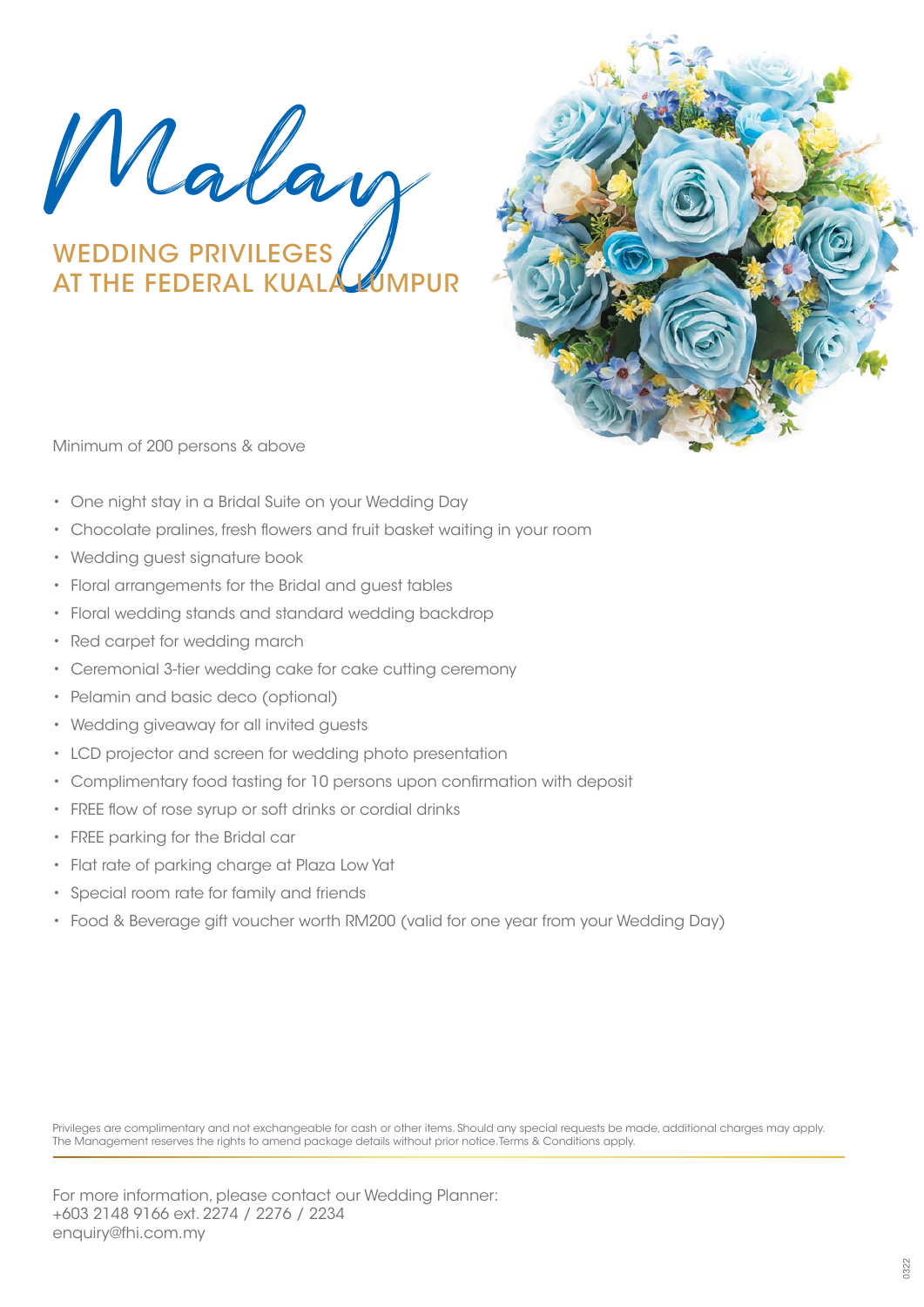# MALAY WEDDING Deluxe

## RM148 per person

## **PEMBUKA SELERA**

*(Please select one dish)*

- Popiah otak-otak
- Siew mai
- Kerabu sohon
- Som tam

## **SUP**

*(Please select one dish)*

- Sup ayam dengan telur puyuh
- Sup ayam berempah
- Sup tulang daging
- Sup kambing

## **DAGING**

*(Please select one dish)*

- Daging korma
- Rendang daging
- Daging lemak pedas
- Gulai daging utara

## **AYAM**

*(Please select one dish)*

- Ayam masak merah
- Ayam quzi
- Ayam penyet
- Ayam masak madu

#### **IKAN**

*(Please select one dish)*

- Ikan merah asam pedas
- Patin masak tempoyak
- Gulai ikan
- Ikan masam manis

## **SAYUR**

*(Please select one dish)*

- Terung berlada
- Sayur campur
- Kacang tiga rasa
- Acar rampai

## **DALCA**

*(Please select one dish)*

- Dalca sayur campur
- Dalca kentang terung
- Dalca kacang kuda
- Dalca penang

## **NASI**

*(Please select one dish)*

- Nasi minyak
- Nasi tomato
- Nasi putih
- Nasi briyani

## **PENCUCI MULUT**

*(Please select one dish)*

- Ais longan taufu
- Bubur cha cha
- Sago pulut gula melaka
- Koktail buah buahan

## **MINUMAN**

• Kopi atau teh

All prices quoted in Ringgit Malaysia (RM) are nett.